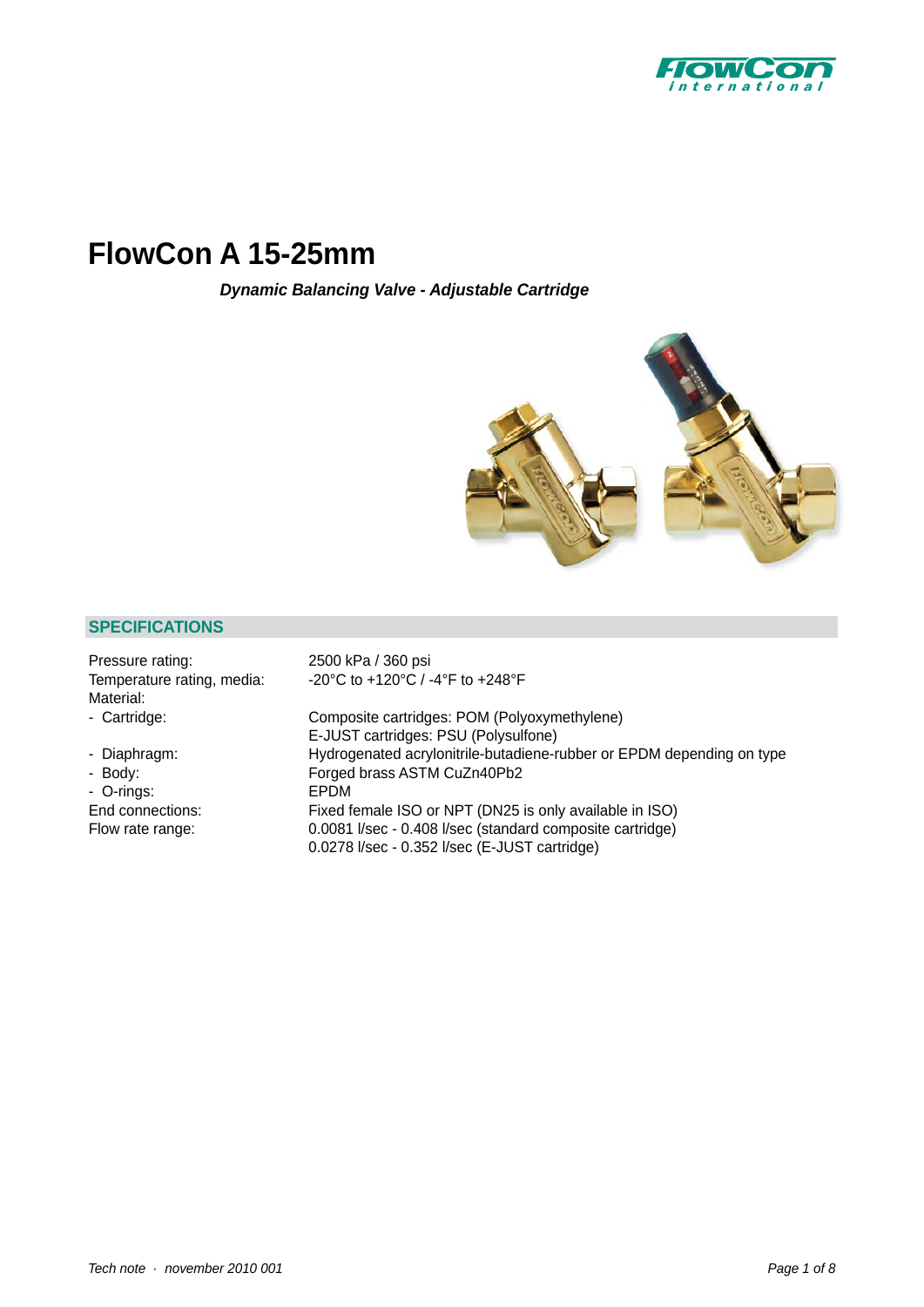# **DIMENSIONS AND WEIGHTS (NOMINAL) (measured in mm unless noted)**

| Valve<br>size | Cartridge<br>size |    | H1 | H <sub>2</sub> | H <sub>3</sub> | Weight<br>(kgs.) | $Kv1$<br>(m <sup>3</sup> /hr) |
|---------------|-------------------|----|----|----------------|----------------|------------------|-------------------------------|
| 15            | 20                | 80 |    |                |                | 0.58             |                               |
| 20            |                   | 31 | 50 | 80             | 0.53           | 2.6              |                               |
| 25            |                   | 91 |    |                |                | 0.56             |                               |

Note 1: For valve body.





*FlowCon A with composite cartridge*

*FlowCon A with E-JUST cartridge*

### **MODEL NUMBER SELECTION2**

| A                                                                                                                                                                                                                                                                                                                                                                                                            |  |
|--------------------------------------------------------------------------------------------------------------------------------------------------------------------------------------------------------------------------------------------------------------------------------------------------------------------------------------------------------------------------------------------------------------|--|
| Insert body size:<br><b>15</b> =female threaded end 15mm 20=female threaded end 20mm 25=female threaded end 25mm                                                                                                                                                                                                                                                                                             |  |
| Insert connection standard:<br>$I = ISO (15-20mm)$ $I.K = ISO (25mm)$                                                                                                                                                                                                                                                                                                                                        |  |
| Insert a kPaD control range:<br><b>O</b> if no cartridge required<br>$Y = 15-130$ kPaD (standard composite cartridge)<br>17-200 kPaD (E-JUST red - white pawl)<br>17-210 kPaD (E-JUST black or green - white pawl)<br>G=30-400 kPaD (standard composite cartridge)<br>30-400 kPaD (E-JUST red - grey pawl)<br>35-400 kPad ((E-JUST black or green - grey pawl)<br>(Determine from cartridge selection chart) |  |
| Insert automatic flow limiting cartridge code:<br><b>O</b> if no cartridge required $Y=$ grey $R=$ red $U=$ blue $B=$ black $G=$ green<br>(Determine from cartridge selection chart)                                                                                                                                                                                                                         |  |
| Insert cartridge dial setting/type:<br>1 to 8-dial setting on standard composite cartridge<br><b>O</b> =standard pre-setting of 2 on standard composite cartridge<br>E=E-JUST cartridge<br>(Determine from cartridge selection chart)                                                                                                                                                                        |  |

Example: A20.I.Y.Y.0=A 20mm ISO female threaded body with a Y-type grey standard composite cartridge - pre-setting 2.

Note 2: Flow rate, color and dial setting of cartridge are indicated on label affixed to body.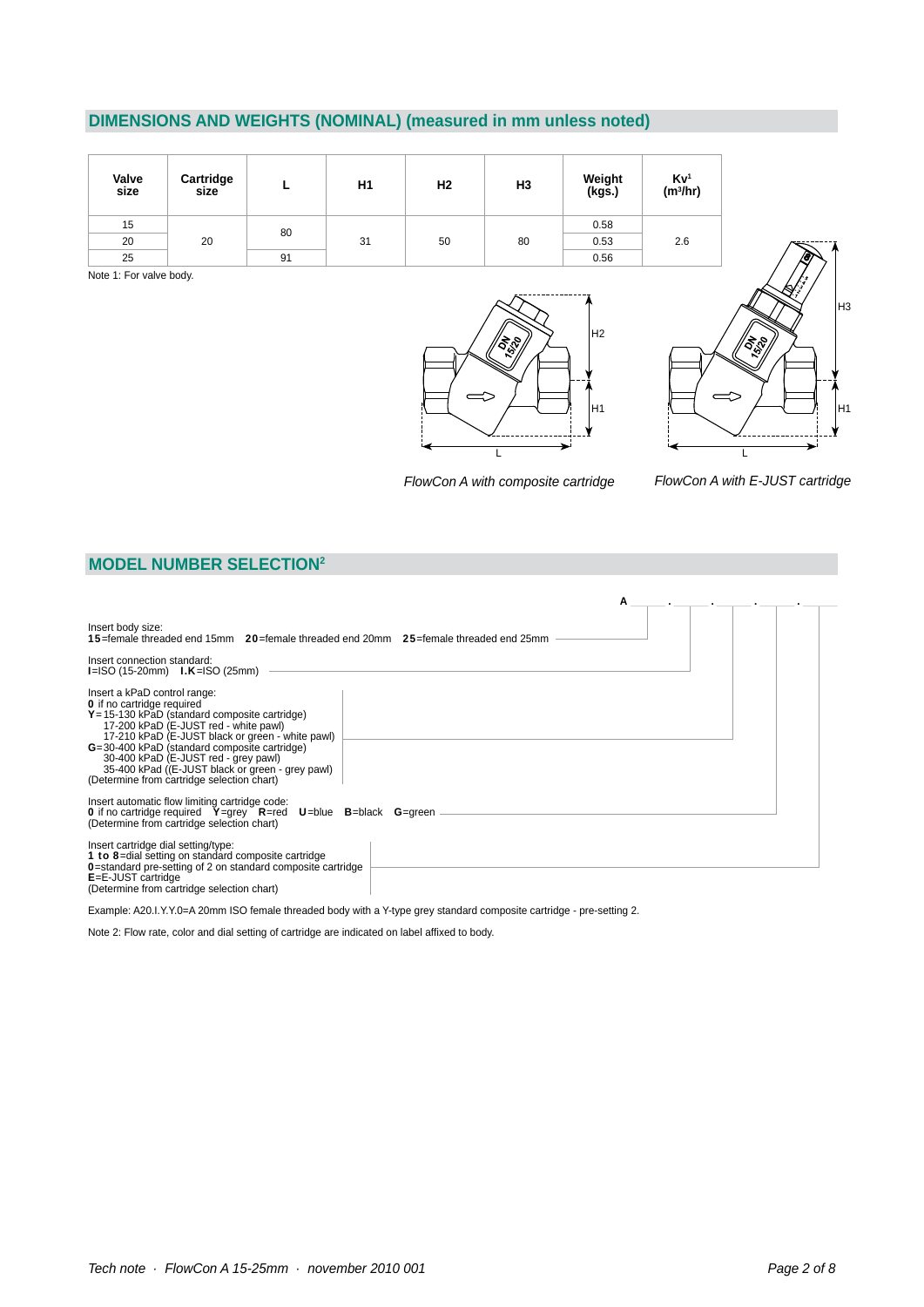## **FLOW RATE SETTING - COMPOSITE CARTRIDGE - FOR VALVES DN15-DN25**

|                   | 20mm · 3/4" · composite cartridge · Y-type                                      |      |            |                |                |                 |                |                |  |
|-------------------|---------------------------------------------------------------------------------|------|------------|----------------|----------------|-----------------|----------------|----------------|--|
|                   | Pressure range, ΔP: 20-130 kPaD (15-130 kPaD)* · 2.9-18.9 psid (2.2-18.9 psid)* |      |            |                |                |                 |                |                |  |
|                   | ABV1.Y.Y<br>ABV1.Y.R<br>ABV1.Y.U<br>Model no.<br>ABV1.Y.B<br>ABV1.Y.G           |      |            |                |                |                 |                |                |  |
|                   | I/sec                                                                           | 1/hr | <b>GPM</b> | Grey*          | Red            | <b>Blue</b>     | <b>Black</b>   | Green          |  |
|                   | 0.0081                                                                          | 29.2 | 0.128      | $\mathbf{1}$   |                |                 |                |                |  |
|                   | 0.0133                                                                          | 47.9 | 0.211      | $\overline{2}$ |                |                 |                |                |  |
|                   | 0.0175                                                                          | 63.0 | 0.277      | 3              |                |                 |                |                |  |
|                   | 0.0222                                                                          | 79.9 | 0.352      | $\overline{4}$ |                |                 |                |                |  |
|                   | 0.0311                                                                          | 112  | 0.493      | 5              |                |                 |                |                |  |
|                   | 0.0353                                                                          | 127  | 0.560      | 6              |                |                 |                |                |  |
|                   | 0.0383                                                                          | 138  | 0.607      | $\overline{7}$ |                |                 |                |                |  |
|                   | 0.0431                                                                          | 155  | 0.683      | 8              |                |                 |                |                |  |
|                   | 0.0450                                                                          | 162  | 0.713      |                |                |                 | 3              |                |  |
|                   | 0.0575                                                                          | 207  | 0.911      |                | $\overline{4}$ |                 |                |                |  |
|                   | 0.0619                                                                          | 223  | 0.981      |                |                | $\overline{4}$  |                |                |  |
|                   | 0.0669                                                                          | 241  | 1.06       |                |                |                 | $\overline{4}$ |                |  |
|                   | 0.0922                                                                          | 332  | 1.46       |                | 5              |                 |                |                |  |
| Nominal flow rate | 0.0978                                                                          | 352  | 1.55       |                |                |                 |                | $\mathbf{1}$   |  |
|                   | 0.105                                                                           | 378  | 1.66       |                | 6              |                 |                |                |  |
|                   | 0.114                                                                           | 409  | 1.80       |                | $\overline{7}$ |                 |                |                |  |
|                   | 0.115                                                                           | 415  | 1.83       |                |                | 5               |                |                |  |
|                   | 0.118                                                                           | 426  | 1.88       |                |                |                 |                | $\overline{2}$ |  |
|                   | 0.119                                                                           | 430  | 1.89       |                | 8              |                 |                |                |  |
|                   | 0.136                                                                           | 489  | 2.15       |                |                |                 |                | 3              |  |
|                   | 0.137                                                                           | 492  | 2.17       |                |                | $6\phantom{1}6$ |                |                |  |
|                   | 0.138                                                                           | 498  | 2.19       |                |                |                 |                | $\overline{4}$ |  |
|                   | 0.146                                                                           | 524  | 2.31       |                |                | $\overline{7}$  |                |                |  |
|                   | 0.146                                                                           | 526  | 2.32       |                |                | 8               |                |                |  |
|                   | 0.155                                                                           | 557  | 2.45       |                |                |                 | 5              |                |  |
|                   | 0.176                                                                           | 635  | 2.80       |                |                |                 | 6              |                |  |
|                   | 0.180                                                                           | 647  | 2.85       |                |                |                 | $\overline{7}$ |                |  |
|                   | 0.193                                                                           | 695  | 3.06       |                |                |                 | 8              |                |  |
|                   | 0.231                                                                           | 830  | 3.66       |                |                |                 |                | 5              |  |
|                   | 0.237                                                                           | 854  | 3.76       |                |                |                 |                | $6\phantom{1}$ |  |
|                   | 0.253                                                                           | 909  | 4.00       |                |                |                 |                | $\overline{7}$ |  |
|                   | 0.273                                                                           | 984  | 4.33       |                |                |                 |                | 8              |  |

Accuracy: Greatest of either ±10% of controlled flow rate or 20 l/hr (0.0056 l/sec or 0.088 GPM).

|                                                                             | 20mm · 3/4" · composite cartridge · G-type                             |      |            |                |                |                |                |                |  |
|-----------------------------------------------------------------------------|------------------------------------------------------------------------|------|------------|----------------|----------------|----------------|----------------|----------------|--|
| Pressure range, ΔP: 40-400 kPaD (30-400 kPaD)* · 5.8-58 psid (4.4-58 psid)* |                                                                        |      |            |                |                |                |                |                |  |
|                                                                             | $ABV1.G.Y$ $ABV1.G.R$<br>ABV1.G.U<br>Model no.<br>ABV1.G.B<br>ABV1.G.G |      |            |                |                |                |                |                |  |
|                                                                             | I/sec                                                                  | 1/hr | <b>GPM</b> | Grey*          | Red            | <b>Blue</b>    | <b>Black</b>   | Green          |  |
|                                                                             | 0.0117                                                                 | 42.1 | 0.185      | $\mathbf{1}$   |                |                |                |                |  |
|                                                                             | 0.0189                                                                 | 68.0 | 0.300      | $\overline{2}$ |                |                |                |                |  |
|                                                                             | 0.0247                                                                 | 88.9 | 0.392      | 3              |                |                |                |                |  |
|                                                                             | 0.0325                                                                 | 117  | 0.515      | $\overline{4}$ |                |                |                |                |  |
|                                                                             | 0.0472                                                                 | 170  | 0.748      | 5              |                |                |                |                |  |
|                                                                             | 0.0528                                                                 | 190  | 0.837      | 6              |                |                |                |                |  |
|                                                                             | 0.0564                                                                 | 203  | 0.894      |                |                | 3              |                |                |  |
|                                                                             | 0.0597                                                                 | 215  | 0.946      |                |                |                | 3              |                |  |
|                                                                             | 0.0639                                                                 | 230  | 1.01       | $\overline{7}$ |                |                |                |                |  |
|                                                                             | 0.0694                                                                 | 250  | 1.10       | 8              |                |                |                |                |  |
|                                                                             | 0.0781                                                                 | 281  | 1.24       |                | $\overline{4}$ |                |                |                |  |
|                                                                             | 0.0908                                                                 | 327  | 1.44       |                |                | $\overline{4}$ |                |                |  |
|                                                                             | 0.0958                                                                 | 345  | 1.52       |                |                |                | $\overline{4}$ |                |  |
|                                                                             | 0.137                                                                  | 493  | 2.17       |                | 5              |                |                |                |  |
|                                                                             | 0.147                                                                  | 529  | 2.33       |                |                |                |                | $\mathbf{1}$   |  |
|                                                                             | 0.161                                                                  | 581  | 2.56       |                | $\,6\,$        |                |                |                |  |
|                                                                             | 0.173                                                                  | 624  | 2.75       |                | $\overline{7}$ |                |                |                |  |
| <b>Vominal flow rate</b>                                                    | 0.181                                                                  | 652  | 2.87       |                |                | 5              |                |                |  |
|                                                                             | 0.181                                                                  | 653  | 2.88       |                | 8              |                |                |                |  |
|                                                                             | 0.186                                                                  | 670  | 2.95       |                |                |                |                | $\overline{2}$ |  |
|                                                                             | 0.210                                                                  | 755  | 3.32       |                |                |                |                | 3              |  |
|                                                                             | 0.216                                                                  | 779  | 3.43       |                |                | $6\phantom{1}$ |                |                |  |
|                                                                             | 0.218                                                                  | 785  | 3.46       |                |                | $\overline{7}$ |                |                |  |
|                                                                             | 0.220                                                                  | 792  | 3.49       |                |                | 8              |                |                |  |
|                                                                             | 0.237                                                                  | 853  | 3.75       |                |                |                | 5              |                |  |
|                                                                             | 0.241                                                                  | 869  | 3.83       |                |                |                |                | $\overline{4}$ |  |
|                                                                             | 0.266                                                                  | 957  | 4.21       |                |                |                | 6              |                |  |
|                                                                             | 0.269                                                                  | 968  | 4.26       |                |                |                | $\overline{7}$ |                |  |
|                                                                             | 0.277                                                                  | 998  | 4.39       |                |                |                | 8              |                |  |
|                                                                             | 0.365                                                                  | 1320 | 5.79       |                |                |                |                | 5              |  |
|                                                                             | 0.369                                                                  | 1330 | 5.85       |                |                |                |                | 6              |  |
|                                                                             | 0.392                                                                  | 1410 | 6.21       |                |                |                |                | $\overline{7}$ |  |
|                                                                             | 0.408                                                                  | 1470 | 6.46       |                |                |                |                | 8              |  |





Accuracy: Greatest of either ±10% of controlled flow rate or 20 l/hr (0.0056 l/sec or 0.088 GPM).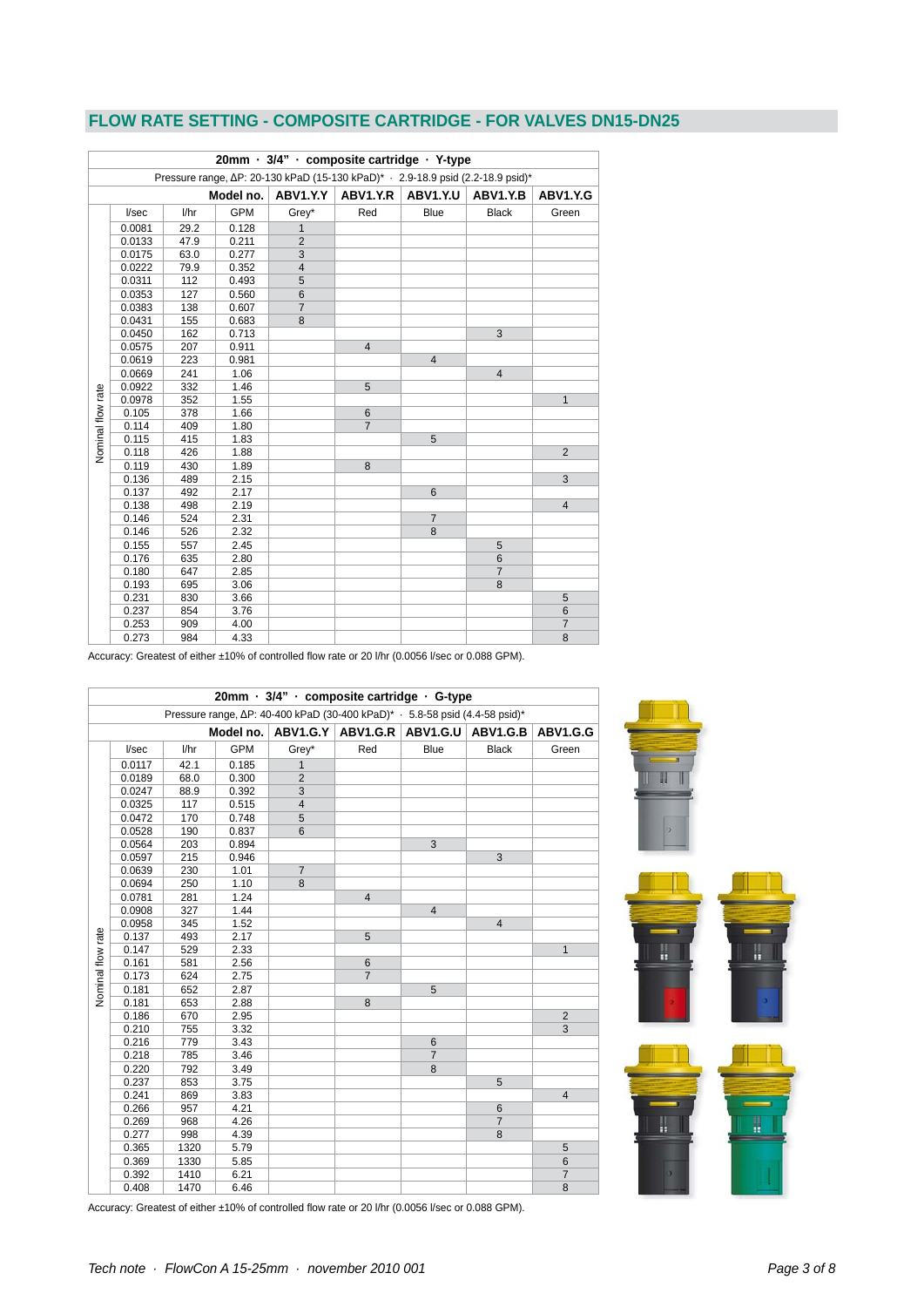## **FLOW RATE SETTING - E-JUST CARTRIDGE - FOR VALVES DN15-DN25**

 $\lfloor \cdot \rfloor$ 

| 20mm · 3/4" · E-JUST · Y-type · White pawl |                                               |      |            |              |             |  |  |  |  |
|--------------------------------------------|-----------------------------------------------|------|------------|--------------|-------------|--|--|--|--|
|                                            | Pressure range, ∆P: 17-210 kPaD · 2.5-30 psid |      |            |              |             |  |  |  |  |
|                                            |                                               |      | Model no.  | E-JUST1.Y.B  | E-JUST1.Y.G |  |  |  |  |
|                                            |                                               |      |            | <b>Black</b> | Green       |  |  |  |  |
|                                            | I/sec                                         | l/hr | <b>GPM</b> | Setting      | Setting     |  |  |  |  |
|                                            | 0.0278                                        | 100  | 0.440      | 1.0          |             |  |  |  |  |
|                                            | 0.0299                                        | 108  | 0.475      | 1.1          |             |  |  |  |  |
|                                            | 0.0321                                        | 116  | 0.509      | 1.2          |             |  |  |  |  |
|                                            | 0.0343                                        | 123  | 0.543      | 1.3          |             |  |  |  |  |
|                                            | 0.0364                                        | 131  | 0.578      | 1.4          |             |  |  |  |  |
|                                            | 0.0386                                        | 139  | 0.612      | 1.5          |             |  |  |  |  |
|                                            | 0.0408                                        | 147  | 0.646      | 1.6          |             |  |  |  |  |
|                                            | 0.0429                                        | 155  | 0.681      | 1.7          |             |  |  |  |  |
|                                            | 0.0436                                        | 157  | 0.691      |              | 1.0         |  |  |  |  |
|                                            | 0.0451                                        | 162  | 0.715      | 1.8          |             |  |  |  |  |
|                                            | 0.0468                                        | 168  | 0.741      |              | 1.1         |  |  |  |  |
|                                            | 0.0473                                        | 170  | 0.749      | 1.9          |             |  |  |  |  |
|                                            | 0.0494                                        | 178  | 0.784      | 2.0          |             |  |  |  |  |
|                                            | 0.0499                                        | 180  | 0.791      |              | 1.2         |  |  |  |  |
|                                            | 0.0516                                        | 186  | 0.818      | 2.1          |             |  |  |  |  |
|                                            | 0.0530                                        | 191  | 0.841      |              | 1.3         |  |  |  |  |
|                                            | 0.0538                                        | 194  | 0.852      | 2.2          |             |  |  |  |  |
|                                            | 0.0559                                        | 201  | 0.887      | 2.3          |             |  |  |  |  |
|                                            | 0.0562                                        | 202  | 0.890      |              | 1.4         |  |  |  |  |
|                                            | 0.0581                                        | 209  | 0.921      | 2.4          |             |  |  |  |  |
|                                            | 0.0593                                        | 214  | 0.940      |              | 1.5         |  |  |  |  |
|                                            | 0.0603                                        | 217  | 0.955      | 2.5          |             |  |  |  |  |
| Nominal flow rate                          | 0.0624                                        | 225  | 0.990      | 2.6          | 1.6         |  |  |  |  |
|                                            | 0.0646                                        | 233  | 1.02       | 2.7          |             |  |  |  |  |
|                                            | 0.0656                                        | 236  | 1.04       |              | 1.7         |  |  |  |  |
|                                            | 0.0668                                        | 240  | 1.06       | 2.8          |             |  |  |  |  |
|                                            | 0.0687                                        | 247  | 1.09       |              | 1.8         |  |  |  |  |
|                                            | 0.0689                                        | 248  | 1.09       | 2.9          |             |  |  |  |  |
|                                            | 0.0711                                        | 256  | 1.13       | 3.0          |             |  |  |  |  |
|                                            | 0.0719                                        | 259  | 1.14       |              | 1.9         |  |  |  |  |
|                                            | 0.0733                                        | 264  | 1.16       | 3.1          |             |  |  |  |  |
|                                            | 0.0750                                        | 270  | 1.19       |              | 2.0         |  |  |  |  |
|                                            | 0.0754                                        | 272  | 1.20       | 3.2          |             |  |  |  |  |
|                                            | 0.0776                                        | 279  | 1.23       | 3.3          |             |  |  |  |  |
|                                            | 0.0781                                        | 281  | 1.24       |              | 2.1         |  |  |  |  |
|                                            | 0.0798                                        | 287  | 1.26       | 3.4          |             |  |  |  |  |
|                                            | 0.0813                                        | 293  | 1.29       |              | 2.2         |  |  |  |  |
|                                            | 0.0819                                        | 295  | 1.30       | 3.5          |             |  |  |  |  |
|                                            | 0.0841                                        | 303  | 1.33       | 3.6          |             |  |  |  |  |
|                                            | 0.0844                                        | 304  | 1.34       |              | 2.3         |  |  |  |  |
|                                            | 0.0863                                        | 311  | 1.37       | 3.7          |             |  |  |  |  |
|                                            | 0.0876                                        | 315  | 1.39       |              | 2.4         |  |  |  |  |
|                                            | 0.0884                                        | 318  | 1.40       | 3.8          |             |  |  |  |  |

Continue next column...

| 70<br>æ             | on` |
|---------------------|-----|
| į<br>$\overline{a}$ |     |
| 2<br>54321          |     |
|                     |     |
| Ē                   |     |
| i                   |     |

Use the FlowCon adjustment key (part number ACC0001) for adjusting the flow rate.

A setting of 4.2 corresponds to a flow rate of 0.144 l/sec for the 20mm green cartridge, range 17-210 kPaD.

|                          |                  |            |              | 20mm · 3/4" · E-JUST · Y-type · White pawl    |                    |
|--------------------------|------------------|------------|--------------|-----------------------------------------------|--------------------|
|                          |                  |            |              | Pressure range, ∆P: 17-210 kPaD · 2.5-30 psid |                    |
|                          |                  |            | Model no.    | <b>E-JUST1.Y.B</b>                            | <b>E-JUST1.Y.G</b> |
|                          |                  |            |              | <b>Black</b>                                  | Green              |
|                          |                  |            |              | Setting                                       | Setting            |
|                          | l/sec            | l/hr       | <b>GPM</b>   |                                               |                    |
|                          | 0.0906           | 326        | 1.44         | 3.9                                           |                    |
|                          | 0.0907           | 327        | 1.44<br>1.47 | 4.0                                           | 2.5                |
|                          | 0.0928           | 334        | 1.49         |                                               | 2.6                |
|                          | 0.0938<br>0.0949 | 338<br>342 | 1.50         | 4.1                                           |                    |
|                          | 0.0970           | 349        | 1.54         |                                               | 2.7                |
|                          | 0.0971           | 350        | 1.54         | 4.2                                           |                    |
|                          | 0.0993           | 357        | 1.57         | 4.3                                           |                    |
|                          | 0.100            | 360        | 1.59         |                                               | 2.8                |
|                          | 0.101            | 365        | 1.61         | 4.4                                           |                    |
|                          | 0.103            | 372        | 1.64         |                                               | 2.9                |
|                          | 0.104            | 373        | 1.64         | 4.5                                           |                    |
|                          | 0.106            | 381        | 1.68         | 4.6                                           |                    |
|                          | 0.106            | 383        | 1.69         |                                               | 3.0                |
|                          | 0.108            | 389        | 1.71         | 4.7                                           |                    |
|                          | 0.110            | 394        | 1.74         |                                               | 3.1                |
|                          | 0.110            | 396        | 1.75         | 4.8                                           |                    |
| <b>Nominal flow rate</b> | 0.112            | 404        | 1.78         | 4.9                                           |                    |
|                          | 0.113            | 406        | 1.79         |                                               | 3.2                |
|                          | 0.114            | 412        | 1.81         | 5.0                                           |                    |
|                          | 0.116            | 417        | 1.84         |                                               | 3.3                |
|                          | 0.119            | 428        | 1.89         |                                               | 3.4                |
|                          | 0.122            | 440        | 1.94         |                                               | 3.5                |
|                          | 0.125            | 451        | 1.98         |                                               | 3.6                |
|                          | 0.128            | 462        | 2.03         |                                               | 3.7                |
|                          | 0.132            | 473        | 2.08         |                                               | 3.8                |
|                          | 0.135            | 485        | 2.13         |                                               | 3.9                |
|                          | 0.138            | 496        | 2.18         |                                               | 4.0                |
|                          | 0.141            | 507        | 2.23         |                                               | 4.1                |
|                          | 0.144            | 519        | 2.28         |                                               | 4.2                |
|                          | 0.147            | 530        | 2.33         |                                               | 4.3                |
|                          | 0.150            | 541        | 2.38         |                                               | 4.4                |
|                          | 0.153            | 553        | 2.43         |                                               | 4.5                |
|                          | 0.157            | 564        | 2.48         |                                               | 4.6                |
|                          | 0.160            | 575        | 2.53         |                                               | 4.7                |
|                          | 0.163            | 586        | 2.58         |                                               | 4.8                |
|                          | 0.166            | 598        | 2.63         |                                               | 4.9                |
|                          | 0.169            | 609        | 2.68         |                                               | 5.0                |

Accuracy: Greatest of<br>either ±5% of controlled flow rate<br>or ±2% of maximum flow rate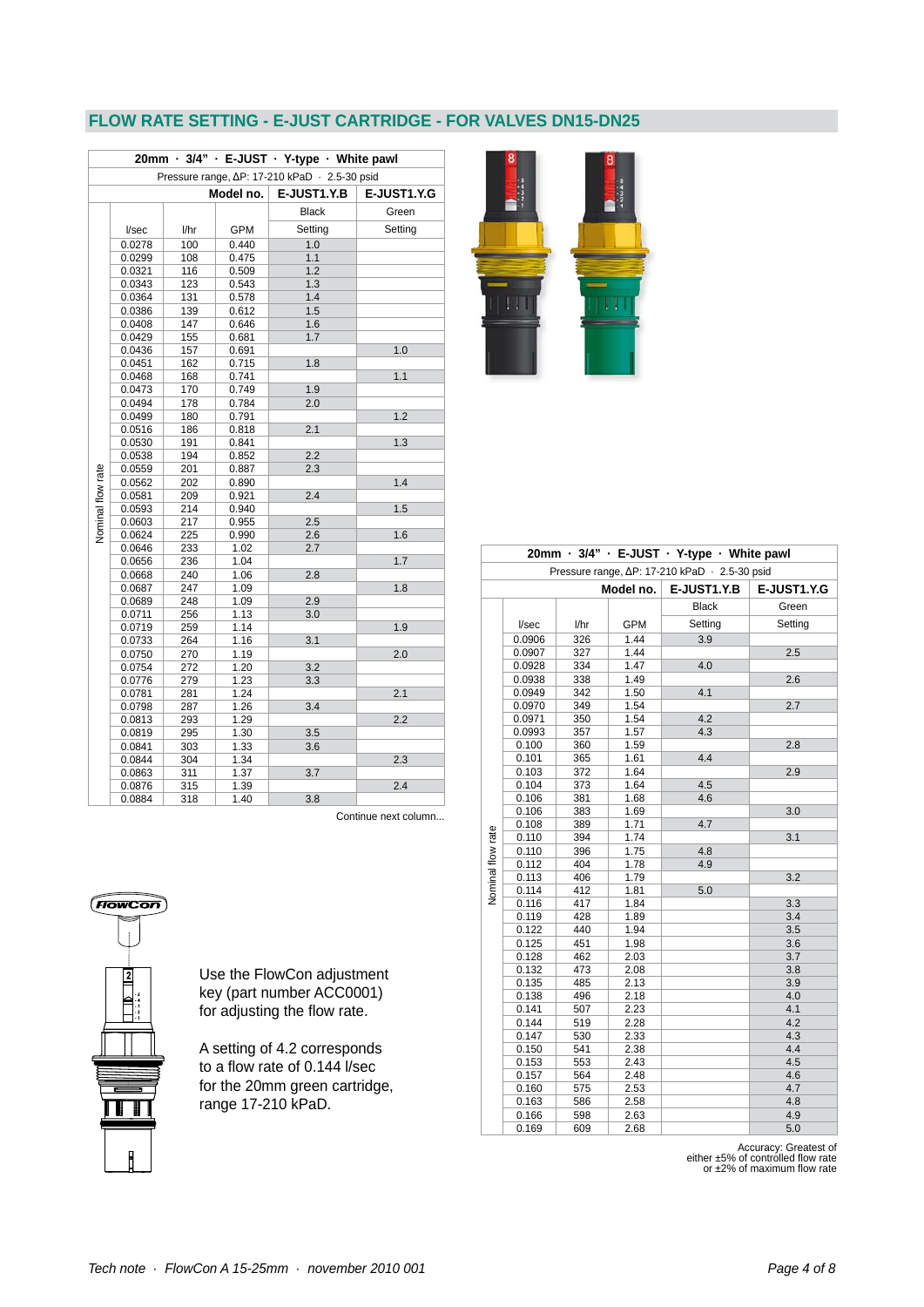## **FLOW RATE SETTING - E-JUST CARTRIDGE - FOR VALVES DN15-DN25 (continued)**

| 20mm · 3/4" · E-JUST · Y-type · White pawl    |                |            |              |             |  |  |  |
|-----------------------------------------------|----------------|------------|--------------|-------------|--|--|--|
| Pressure range. AP: 17-200 kPaD · 2.5-29 psid |                |            |              |             |  |  |  |
|                                               |                |            | Model no.    | E-JUST1.Y.R |  |  |  |
|                                               |                |            |              | Red         |  |  |  |
|                                               | I/sec          | l/hr       | <b>GPM</b>   | Setting     |  |  |  |
|                                               | 0.0767         | 276        | 1.22         | 1.0         |  |  |  |
|                                               | 0.0813         | 293        | 1.29         | 1.1         |  |  |  |
|                                               | 0.0860         | 310        | 1.36         | 1.2         |  |  |  |
|                                               | 0.0907         | 326        | 1.44         | 1.3         |  |  |  |
|                                               | 0.0953         | 343        | 1.51         | 1.4         |  |  |  |
|                                               | 0.100          | 360        | 1.58         | 1.5         |  |  |  |
|                                               | 0.105          | 377        | 1.66         | 1.6         |  |  |  |
|                                               | 0.109          | 393        | 1.73         | 1.7         |  |  |  |
|                                               | 0.114          | 410        | 1.80         | 1.8         |  |  |  |
|                                               | 0.118          | 426        | 1.88         | 1.9         |  |  |  |
|                                               | 0.123          | 443        | 1.95         | 2.0         |  |  |  |
|                                               | 0.128          | 459        | 2.02         | 2.1         |  |  |  |
|                                               | 0.132          | 475        | 2.09         | 2.2         |  |  |  |
|                                               | 0.136          | 491        | 2.16         | 2.3         |  |  |  |
|                                               | 0.141          | 507        | 2.23         | 2.4         |  |  |  |
|                                               | 0.145          | 523        | 2.30         | 2.5         |  |  |  |
|                                               | 0.150          | 539        | 2.37         | 2.6         |  |  |  |
| Nominal flow rate                             | 0.154          | 554        | 2.44         | 2.7         |  |  |  |
|                                               | 0.158          | 569        | 2.51         | 2.8         |  |  |  |
|                                               | 0.162          | 584        | 2.57         | 2.9         |  |  |  |
|                                               | 0.166          | 599        | 2.64         | 3.0         |  |  |  |
|                                               | 0.170          | 614        | 2.70         | 3.1         |  |  |  |
|                                               | 0.174          | 628        | 2.76         | 3.2         |  |  |  |
|                                               | 0.178          | 642        | 2.83         | 3.3         |  |  |  |
|                                               | 0.182          | 655        | 2.89         | 3.4         |  |  |  |
|                                               | 0.186          | 669        | 2.94         | 3.5         |  |  |  |
|                                               | 0.189<br>0.193 | 682<br>695 | 3.00<br>3.06 | 3.6<br>3.7  |  |  |  |
|                                               | 0.196          | 707        | 3.11         | 3.8         |  |  |  |
|                                               | 0.200          | 719        | 3.17         | 3.9         |  |  |  |
|                                               | 0.203          | 731        | 3.22         | 4.0         |  |  |  |
|                                               | 0.206          | 742        | 3.27         | 4.1         |  |  |  |
|                                               | 0.209          | 753        | 3.32         | 4.2         |  |  |  |
|                                               | 0.212          | 764        | 3.36         | 4.3         |  |  |  |
|                                               | 0.215          | 774        | 3.41         | 4.4         |  |  |  |
|                                               | 0.218          | 784        | 3.45         | 4.5         |  |  |  |
|                                               | 0.220          | 793        | 3.49         | 4.6         |  |  |  |
|                                               | 0.223          | 802        | 3.53         | 4.7         |  |  |  |
|                                               | 0.225          | 810        | 3.57         | 4.8         |  |  |  |
|                                               | 0.227          | 818        | 3.60         | 4.9         |  |  |  |
|                                               | 0.229          | 825        | 3.60         | 5.0         |  |  |  |

| 20mm · 3/4" · E-JUST · G-type · Grey pawl     |       |      |            |             |  |  |  |  |
|-----------------------------------------------|-------|------|------------|-------------|--|--|--|--|
| Pressure range. △P: 30-400 kPaD · 4.4-58 psid |       |      |            |             |  |  |  |  |
|                                               |       |      | Model no.  | E-JUST1.G.R |  |  |  |  |
|                                               |       |      |            | Red         |  |  |  |  |
|                                               | l/sec | l/hr | <b>GPM</b> | Setting     |  |  |  |  |
|                                               | 0.113 | 406  | 1.79       | 1.0         |  |  |  |  |
|                                               | 0.119 | 427  | 1.88       | 1.1         |  |  |  |  |
|                                               | 0.125 | 449  | 1.98       | 1.2         |  |  |  |  |
|                                               | 0.131 | 470  | 2.07       | 1.3         |  |  |  |  |
|                                               | 0.137 | 492  | 2.17       | 1.4         |  |  |  |  |
|                                               | 0.143 | 513  | 2.26       | 1.5         |  |  |  |  |
|                                               | 0.149 | 535  | 2.36       | 1.6         |  |  |  |  |
|                                               | 0.155 | 556  | 2.45       | 1.7         |  |  |  |  |
|                                               | 0.161 | 578  | 2.54       | 1.8         |  |  |  |  |
|                                               | 0.167 | 599  | 2.64       | 1.9         |  |  |  |  |
|                                               | 0.172 | 621  | 2.73       | 2.0         |  |  |  |  |
|                                               | 0.178 | 642  | 2.83       | 2.1         |  |  |  |  |
|                                               | 0.184 | 664  | 2.92       | 2.2         |  |  |  |  |
|                                               | 0.190 | 685  | 3.02       | 2.3         |  |  |  |  |
|                                               | 0.196 | 707  | 3.11       | 2.4         |  |  |  |  |
|                                               | 0.202 | 728  | 3.21       | 2.5         |  |  |  |  |
|                                               | 0.208 | 750  | 3.30       | 2.6         |  |  |  |  |
|                                               | 0.214 | 771  | 3.40       | 2.7         |  |  |  |  |
|                                               | 0.220 | 793  | 3.49       | 2.8         |  |  |  |  |
| Nominal flow rate                             | 0.226 | 814  | 3.59       | 2.9         |  |  |  |  |
|                                               | 0.232 | 836  | 3.68       | 3.0         |  |  |  |  |
|                                               | 0.238 | 857  | 3.78       | 3.1         |  |  |  |  |
|                                               | 0.244 | 879  | 3.87       | 3.2         |  |  |  |  |
|                                               | 0.250 | 900  | 3.96       | 3.3         |  |  |  |  |
|                                               | 0.256 | 922  | 4.06       | 3.4         |  |  |  |  |
|                                               | 0.262 | 943  | 4.15       | 3.5         |  |  |  |  |
|                                               | 0.268 | 965  | 4.25       | 3.6         |  |  |  |  |
|                                               | 0.274 | 987  | 4.34       | 3.7         |  |  |  |  |
|                                               | 0.280 | 1010 | 4.44       | 3.8         |  |  |  |  |
|                                               | 0.286 | 1030 | 4.53       | 3.9         |  |  |  |  |
|                                               | 0.292 | 1050 | 4.63       | 4.0         |  |  |  |  |
|                                               | 0.298 | 1070 | 4.72       | 4.1         |  |  |  |  |
|                                               | 0.304 | 1090 | 4.82       | 4.2         |  |  |  |  |
|                                               | 0.310 | 1120 | 4.91       | 4.3         |  |  |  |  |
|                                               | 0.316 | 1140 | 5.01       | 4.4         |  |  |  |  |
|                                               | 0.322 | 1160 | 5.10       | 4.5         |  |  |  |  |
|                                               | 0.328 | 1180 | 5.20       | 4.6         |  |  |  |  |
|                                               | 0.334 | 1200 | 5.29       | 4.7         |  |  |  |  |
|                                               | 0.340 | 1220 | 5.38       | 4.8         |  |  |  |  |
|                                               | 0.346 | 1240 | 5.48       | 4.9         |  |  |  |  |
|                                               | 0.352 | 1270 | 5.57       | 5.0         |  |  |  |  |



Accuracy: Greatest of<br>either ±5% of controlled flow rate<br>or ±2% of maximum flow rate

Accuracy: Greatest of<br>either ±5% of controlled flow rate<br>or ±2% of maximum flow rate



Use the FlowCon adjustment key (part number ACC0001) for adjusting the flow rate.

A setting of 4.2 corresponds to a flow rate of 0.304 l/sec for the 20mm red cartridge, range 30-400 kPaD.

*Tech note · FlowCon A 15-25mm · november 2010 001 Page 5 of 8*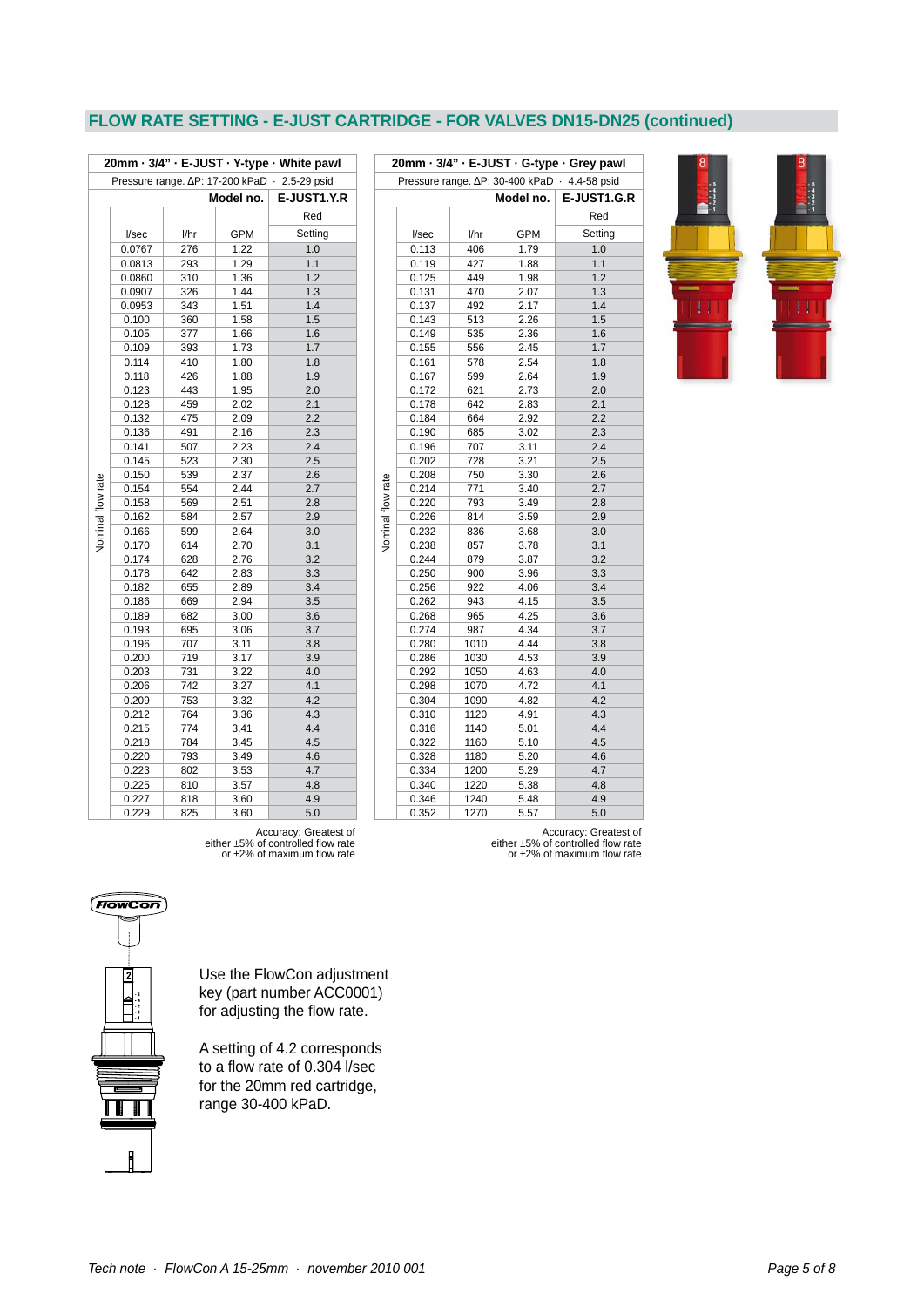# **FLOW RATE SETTING - E-JUST CARTRIDGE - FOR VALVES DN15-DN25 (continued)**

| 20mm · 3/4" · E-JUST · G-type · Grey pawl |        |      |            |                                               |             |  |  |
|-------------------------------------------|--------|------|------------|-----------------------------------------------|-------------|--|--|
|                                           |        |      |            | Pressure range, ∆P: 35-400 kPaD · 5.1-58 psid |             |  |  |
|                                           |        |      | Model no.  | E-JUST1.G.B                                   | E-JUST1.G.G |  |  |
|                                           |        |      |            | <b>Black</b>                                  | Green       |  |  |
|                                           | I/sec  | l/hr | <b>GPM</b> | Setting                                       | Setting     |  |  |
|                                           | 0.0383 | 138  | 0.607      | 1.0                                           |             |  |  |
|                                           | 0.0416 | 150  | 0.660      | 1.1                                           |             |  |  |
|                                           | 0.0449 | 162  | 0.712      | 1.2                                           |             |  |  |
|                                           | 0.0483 | 174  | 0.765      | 1.3                                           |             |  |  |
|                                           | 0.0516 | 186  | 0.817      | 1.4                                           |             |  |  |
|                                           | 0.0549 | 198  | 0.870      | 1.5                                           |             |  |  |
|                                           | 0.0582 | 210  | 0.922      | 1.6                                           |             |  |  |
|                                           | 0.0615 | 221  | 0.975      | 1.7                                           |             |  |  |
|                                           | 0.0648 | 233  | 1.03       | 1.8                                           |             |  |  |
|                                           | 0.0660 | 238  | 1.05       |                                               | 1.0         |  |  |
|                                           | 0.0681 | 245  | 1.08       | 1.9                                           |             |  |  |
|                                           | 0.0706 | 254  | 1.12       |                                               | 1.1         |  |  |
|                                           | 0.0714 | 257  | 1.13       | 2.0                                           |             |  |  |
|                                           | 0.0748 | 269  | 1.18       | 2.1                                           |             |  |  |
|                                           | 0.0751 | 271  | 1.19       |                                               | 1.2         |  |  |
|                                           | 0.0781 | 281  | 1.24       | 2.2                                           |             |  |  |
|                                           | 0.0797 | 287  | 1.26       |                                               | 1.3         |  |  |
|                                           | 0.0814 | 293  | 1.29       | 2.3                                           |             |  |  |
|                                           | 0.0843 | 304  | 1.34       |                                               | 1.4         |  |  |
|                                           | 0.0847 | 305  | 1.34       | 2.4                                           |             |  |  |
|                                           | 0.0880 | 317  | 1.40       | 2.5                                           |             |  |  |
|                                           | 0.0889 | 320  | 1.41       |                                               | 1.5         |  |  |
| Nominal flow rate                         | 0.0913 | 329  | 1.45       | 2.6                                           |             |  |  |
|                                           | 0.0934 | 336  | 1.48       |                                               | 1.6         |  |  |
|                                           | 0.0946 | 341  | 1.50       | 2.7                                           |             |  |  |
|                                           | 0.0979 | 353  | 1.55       | 2.8                                           |             |  |  |
|                                           | 0.0980 | 353  | 1.55       |                                               | 1.7         |  |  |
|                                           | 0.101  | 365  | 1.61       | 2.9                                           |             |  |  |
|                                           | 0.103  | 369  | 1.63       |                                               | 1.8         |  |  |
|                                           | 0.105  | 377  | 1.66       | 3.0                                           |             |  |  |
|                                           | 0.107  | 386  | 1.70       |                                               | 1.9         |  |  |
|                                           | 0.108  | 388  | 1.71       | 3.1                                           |             |  |  |
|                                           | 0.111  | 400  | 1.76       | 3.2                                           |             |  |  |
|                                           | 0.112  | 402  | 1.77       |                                               | 2.0         |  |  |
|                                           | 0.115  | 412  | 1.82       | 3.3                                           |             |  |  |
|                                           | 0.116  | 419  | 1.84       |                                               | 2.1         |  |  |
|                                           | 0.118  | 424  | 1.87       | 3.4                                           |             |  |  |
|                                           | 0.121  | 435  | 1.92       |                                               | 2.2         |  |  |
|                                           | 0.121  | 436  | 1.92       | 3.5                                           |             |  |  |
|                                           | 0.124  | 448  | 1.97       | 3.6                                           |             |  |  |
|                                           | 0.125  | 452  | 1.99       |                                               | 2.3         |  |  |
|                                           | 0.128  | 460  | 2.03       | 3.7                                           |             |  |  |
|                                           | 0.130  | 468  | 2.06       |                                               | 2.4         |  |  |
|                                           | 0.131  | 472  | 2.08       | 3.8                                           |             |  |  |

 $\lfloor \cdot \rfloor$ 

|                                               | 20mm · 3/4" · E-JUST · G-type · Grey pawl |      |            |              |             |  |  |  |
|-----------------------------------------------|-------------------------------------------|------|------------|--------------|-------------|--|--|--|
| Pressure range, ∆P: 35-400 kPaD · 5.1-58 psid |                                           |      |            |              |             |  |  |  |
|                                               |                                           |      | Model no.  | E-JUST1.G.B  | E-JUST1.G.G |  |  |  |
|                                               |                                           |      |            | <b>Black</b> | Green       |  |  |  |
|                                               | I/sec                                     | l/hr | <b>GPM</b> | Setting      | Setting     |  |  |  |
|                                               | 0.134                                     | 484  | 2.13       | 3.9          |             |  |  |  |
|                                               | 0.135                                     | 485  | 2.13       |              | 2.5         |  |  |  |
|                                               | 0.138                                     | 496  | 2.18       | 4.0          |             |  |  |  |
|                                               | 0.139                                     | 501  | 2.21       |              | 2.6         |  |  |  |
|                                               | 0.141                                     | 508  | 2.24       | 4.1          |             |  |  |  |
|                                               | 0.144                                     | 517  | 2.28       |              | 2.7         |  |  |  |
|                                               | 0.144                                     | 520  | 2.29       | 4.2          |             |  |  |  |
|                                               | 0.148                                     | 532  | 2.34       | 4.3          |             |  |  |  |
|                                               | 0.148                                     | 534  | 2.35       |              | 2.8         |  |  |  |
|                                               | 0.151                                     | 544  | 2.39       | 4.4          |             |  |  |  |
|                                               | 0.153                                     | 550  | 2.42       |              | 2.9         |  |  |  |
|                                               | 0.154                                     | 556  | 2.45       | 4.5          |             |  |  |  |
|                                               | 0.157                                     | 567  | 2.50       |              | 3.0         |  |  |  |
|                                               | 0.158                                     | 567  | 2.50       | 4.6          |             |  |  |  |
|                                               | 0.161                                     | 579  | 2.55       | 4.7          |             |  |  |  |
|                                               | 0.162                                     | 583  | 2.57       |              | 3.1         |  |  |  |
|                                               | 0.164                                     | 591  | 2.60       | 4.8          |             |  |  |  |
|                                               | 0.167                                     | 600  | 2.64       |              | 3.2         |  |  |  |
|                                               | 0.168                                     | 603  | 2.66       | 4.9          |             |  |  |  |
| Nominal flow rate                             | 0.171                                     | 615  | 2.71       | 5.0          |             |  |  |  |
|                                               | 0.171                                     | 616  | 2.71       |              | 3.3         |  |  |  |
|                                               | 0.176                                     | 633  | 2.79       |              | 3.4         |  |  |  |
|                                               | 0.180                                     | 649  | 2.86       |              | 3.5         |  |  |  |
|                                               | 0.185                                     | 666  | 2.93       |              | 3.6         |  |  |  |
|                                               | 0.189                                     | 682  | 3.00       |              | 3.7         |  |  |  |
|                                               | 0.194                                     | 699  | 3.08       |              | 3.8         |  |  |  |
|                                               | 0.199                                     | 715  | 3.15       |              | 3.9         |  |  |  |
|                                               | 0.203                                     | 731  | 3.22       |              | 4.0         |  |  |  |
|                                               | 0.208                                     | 748  | 3.29       |              | 4.1         |  |  |  |
|                                               | 0.212                                     | 764  | 3.37       |              | 4.2         |  |  |  |
|                                               | 0.217                                     | 781  | 3.44       |              | 4.3         |  |  |  |
|                                               | 0.221                                     | 797  | 3.51       |              | 4.4         |  |  |  |
|                                               | 0.226                                     | 814  | 3.58       |              | 4.5         |  |  |  |
|                                               | 0.231                                     | 830  | 3.66       |              | 4.6         |  |  |  |
|                                               | 0.235                                     | 847  | 3.73       |              | 4.7         |  |  |  |
|                                               | 0.240                                     | 863  | 3.80       |              | 4.8         |  |  |  |
|                                               | 0.244                                     | 880  | 3.87       |              | 4.9         |  |  |  |
|                                               | 0.249                                     | 896  | 3.95       |              | 5.0         |  |  |  |

Continue next column...

|    | on<br>40<br>VС<br>ū<br>i |
|----|--------------------------|
|    | l<br>ź<br>54321          |
| f, | ſ<br>r                   |
|    |                          |

Use the FlowCon adjustment key (part number ACC0001) for adjusting the flow rate.

A setting of 4.2 corresponds to a flow rate of 0.212 l/sec for the 20mm green cartridge, range 35-400 kPaD.

Accuracy: Greatest of<br>either ±5% of controlled flow rate<br>or ±2% of maximum flow rate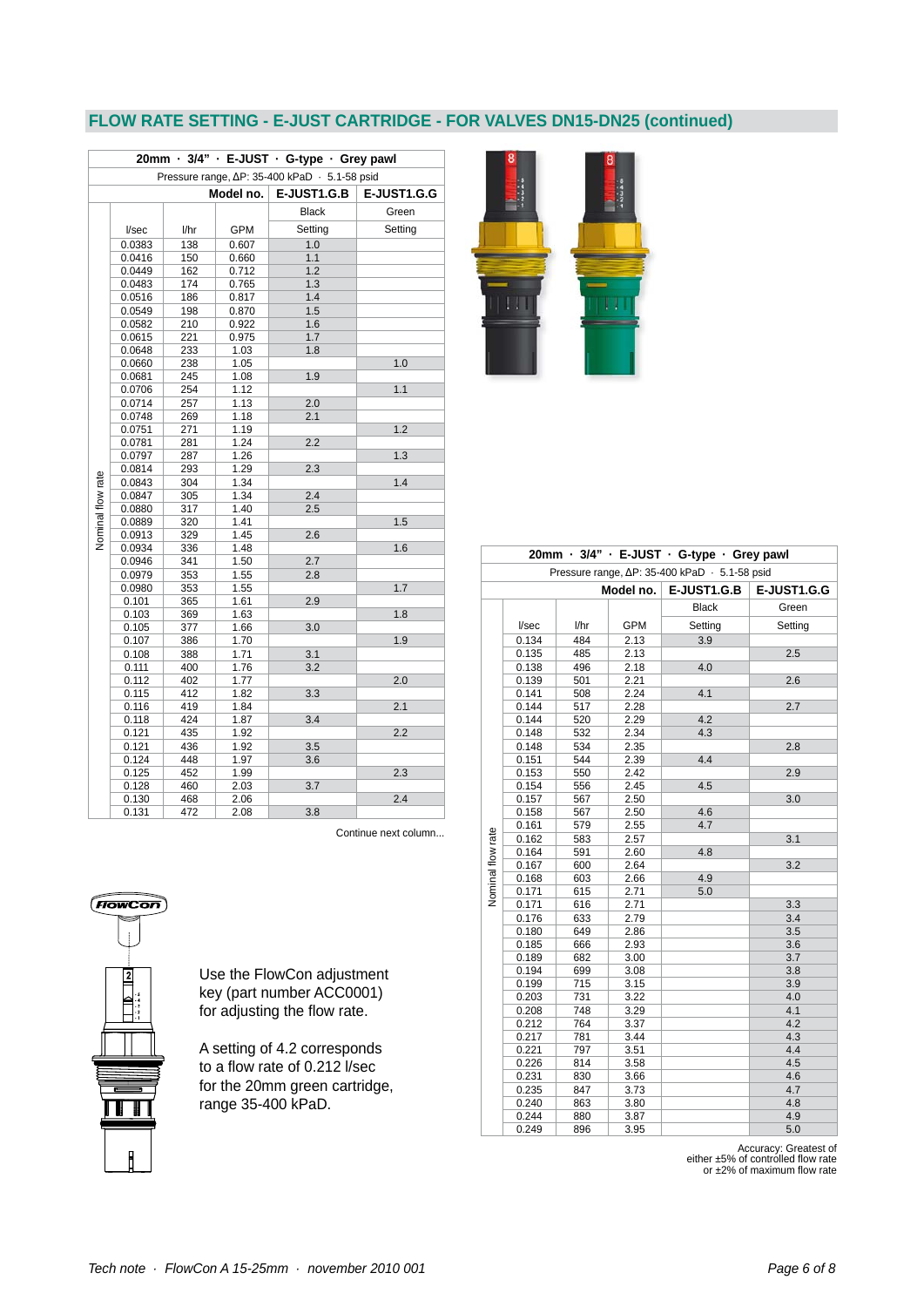## **ACCESSORIES**

- Blind cap: ACC0080 (cap without a cartridge for flushing out the system)
- Adjustment key: ACC0001 (key for adjusting the flow rate on E-JUST cartridges).

#### **GENERAL SPECIFICATIONS**

#### **1. AUTOMATIC BALANCING VALVES - FLOWCON A**

- 1.1. Contractor shall install automatic balancing valves where indicated in drawings.
- 1.2. Valve shall consist of dynamic, accessible, adjustable flow limiting device.

#### **2. VALVE HOUSING**

- 2.1. Valve housing shall consist of forged brass ASTM CuZn40Pb2, rated at no less than 2500 kPa static pressure and +120°C.
- 2.2. Valve housing shall be permanently marked to show direction of flow.
- 2.3. Housing shall be configured for flow regulation unit accessibility.

#### **3.a. FLOW REGULATOR / AUTOMATIC BALANCING UNIT / COMPOSITE CARTRIDGE**

- 3.a.1. Flow regulation unit assembly shall be manufactured of polyoxymethylene with a hydrogenated acrylonitrile-butadiene rubber or EPDM diaphragm and stainless steel 18-8 spring.
- 3.a.2. Flow regulation unit shall be readily accessible for change-out or maintenance.
- 3.a.3. Flow regulation unit shall be adjustable to 1 of 8 different flow rates and shall be available in 2 different kPaD operational ranges; minimum range shall be capable of being activated by minimum 15 kPaD. Further, the flow regulation unit shall be capable of controlling the flow within ±10% of rated flow rate or 20l/hr.
- 3.a.4. Identification tags shall be available for all valves; tags shall be indelibly marked with flow rate, color and dial setting.

#### OR…

#### **3.b. FLOW REGULATOR / AUTOMATIC BALANCING UNIT / E-JUST CARTRIDGE**

- 3.b.1. Flow regulation unit assembly shall be manufactured of polysulfone with a hydrogenated acrylonitrile butadiene rubber or EPDM diaphragm and stainless steel 18-8 spring.
- 3.b.2. Flow regulation unit shall be readily accessible for change-out or maintenance.
- 3.b.3. Flow regulation unit shall be adjustable with the valve in-line and the system in operation.
- 3.b.4. Flow regulation unit shall be externally adjustable to 1 of 41 different flow rates; shall be available in 4 different kPaD operational ranges for minimum range shall be capable of being activated by minimum 17 kPaD. Further, the flow regulation unit shall be capable of controlling flow within ±5% of rated flow or ±2% of maximum flow.
- 3.b.5. Identification tags shall be available for all valves; tags shall be indelibly marked with flow rate, color and dial setting.